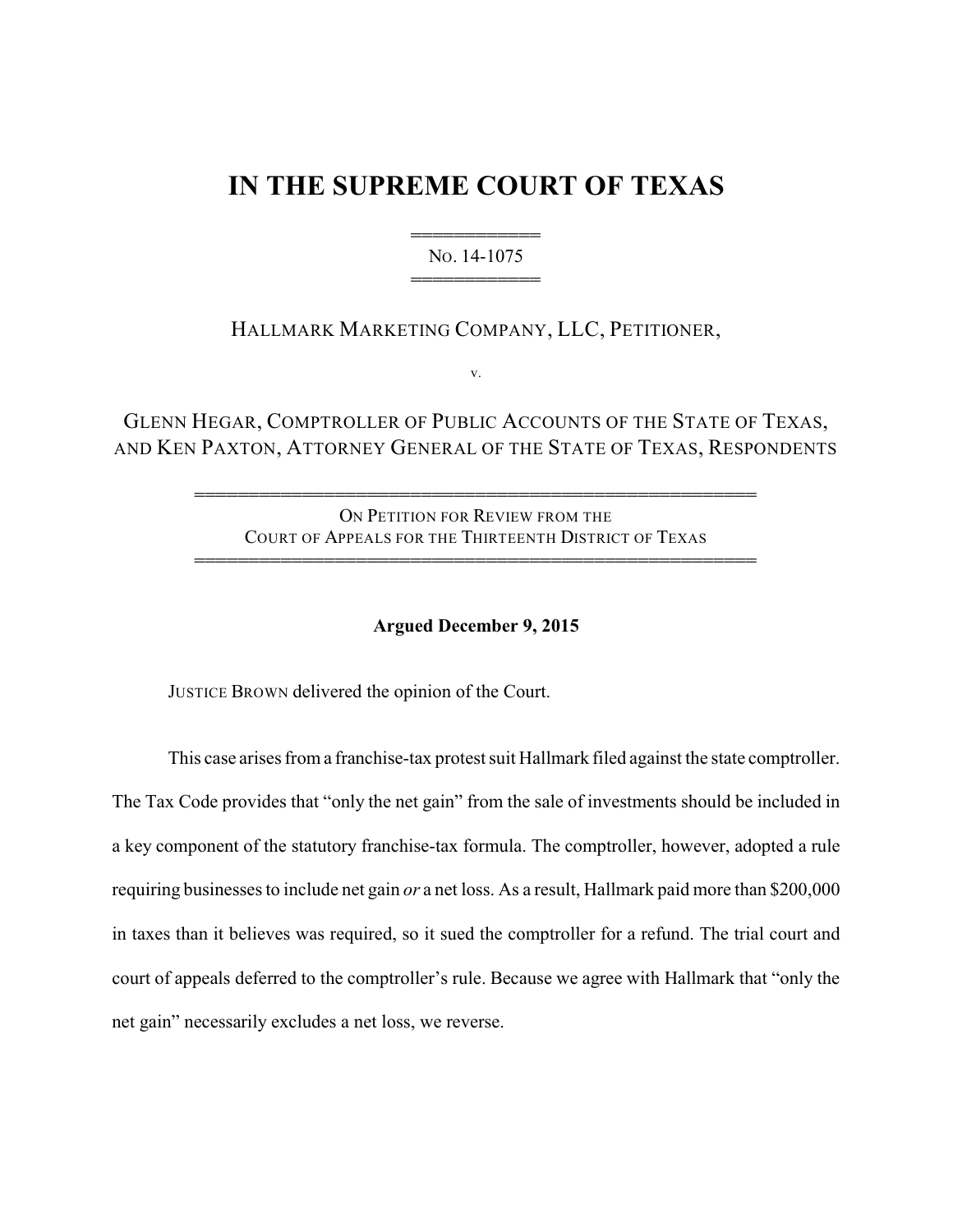**I**

Texas imposes a franchise tax on businesses based or operating in our state. *See* TEX. TAX CODE § 171.001. In its simplest form, franchise-tax liability is calculated by multiplying a business's taxable margin by the applicable franchise-tax rate. *See id.* § 171.002. Taxable margin is determined by multiplying a business's total margin by an apportionment factor designed to limit the franchise tax to revenue attributable to business conducted in Texas. *See id.* § 171.101. The apportionmentfactor numerator consists of receipts from business conducted in Texas and the denominator consists of receipts from all business anywhere, including Texas. *See id.* § 171.106(a).

Under this formula, franchise-tax liability increases as the ratio of Texas receipts to total receipts increases. If the numerator (Texas receipts) increases but the denominator (all receipts) stays the same, receipts from Texas business make up a larger share of total receipts and franchise-tax liability increases. If, on the other hand, the numerator decreases against the same denominator, receipts from Texas business make up a lesser share of total receipts, and franchise-tax liability decreases.

In implementing Texas' statutory franchise-tax liability scheme, the comptroller adopted a rule providing that "[i]f the combination of net gains and losses results in a net loss, the taxable entity should net the loss against other receipts, but not below zero." 34 TEX. ADMIN. CODE § 3.591(e)(2). Accordingly, after auditing Hallmark's 2008 franchise-tax report, the comptroller concluded Hallmark miscalculated its apportionment factor by failing to include a net loss of more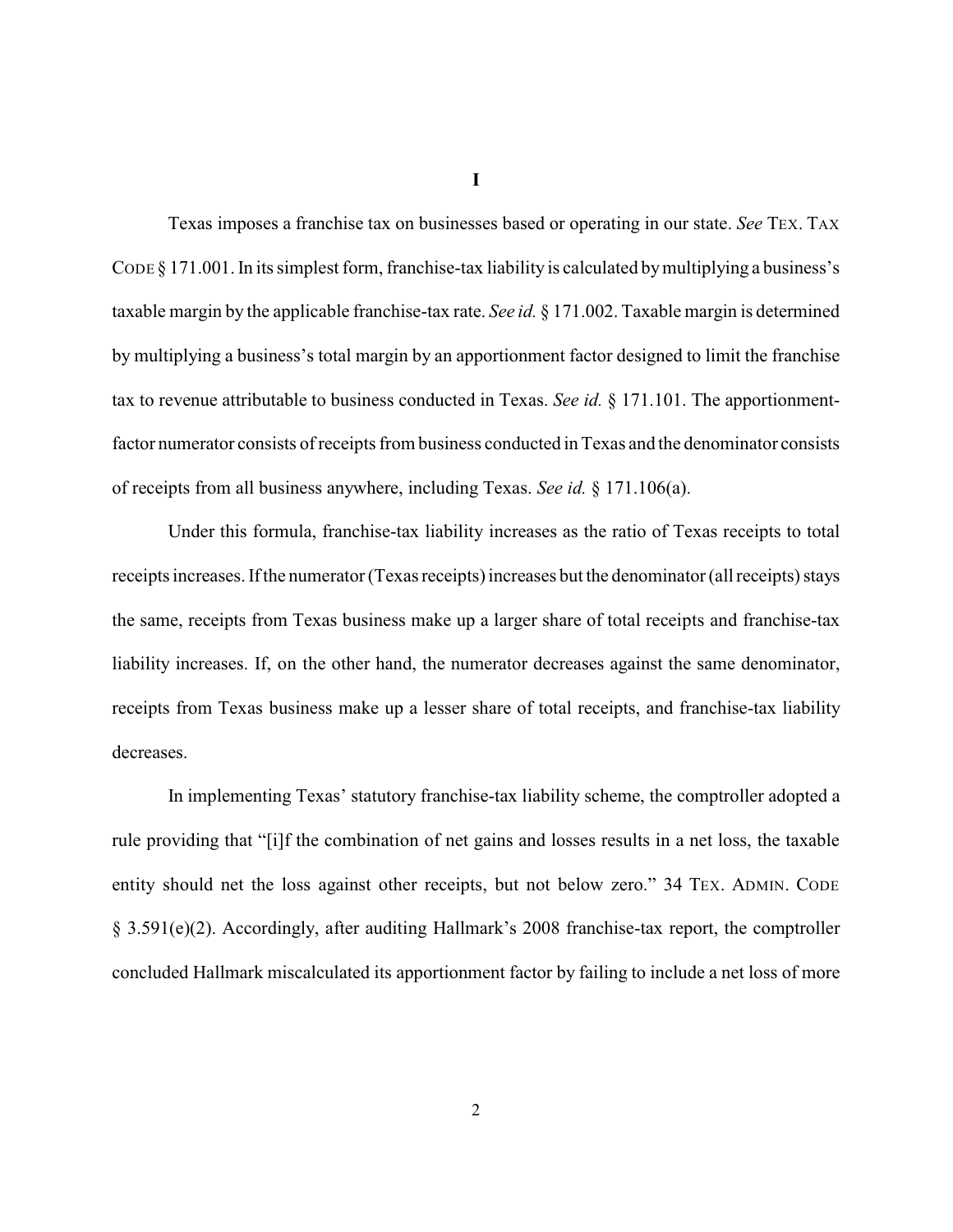than \$628 million from the sale of investments. This loss, when included in the apportionment-factor denominator, would have lowered the denominator, resulting in a higher ratio of Texas receipts to total receipts and therefore a higher tax bill for Hallmark.

In response, Hallmark argues that the comptroller's rule conflicts with the very statute it purports to enforce. Tax Code section 171.105(b) provides that "[i]f a taxable entity sells an investment or capital asset, the taxable entity's gross receipts from its entire business for taxable margin includes *only the net gain* from the sale." TEX. TAX CODE § 171.105(b) (emphasis added). Because Hallmark incurred a net loss, not a net gain, it argues it adhered to the Tax Code by not including the net loss in its apportionment-factor denominator.

The trial court agreed with the comptroller that Hallmark should have included the net loss, and accordingly granted the comptroller's motion for partial summary judgment and denied Hallmark's. The court of appeals affirmed, concluding the comptroller's rule was entitled to deference because "net gain" in Tax Code section 171.105(b) is ambiguous. No. 13-14-00093-CV, 2014 WL 6090574, \*4–5 (Tex. App.—Corpus Christi Nov. 13, 2014) (mem. op). It supposed that ""net gain" may refer to the particular gain or loss that results from each individual sale when proceeds are offset by costs" or "may instead refer to the taxpayer's cumulative gain or loss on its various investment and capital asset sales made throughout the year." *Id.* at \*4.

We conclude that even if "net gain" is ambiguous as the court of appeals suggests, the ambiguity is irrelevant to this case. Here, neither party disputes that Hallmark suffered only a net *loss*. The statute requires inclusion of "only the net gain," and under no reading can "net gain" include a net loss. Accordingly, we cannot defer to the comptroller's rule requiring inclusion of a net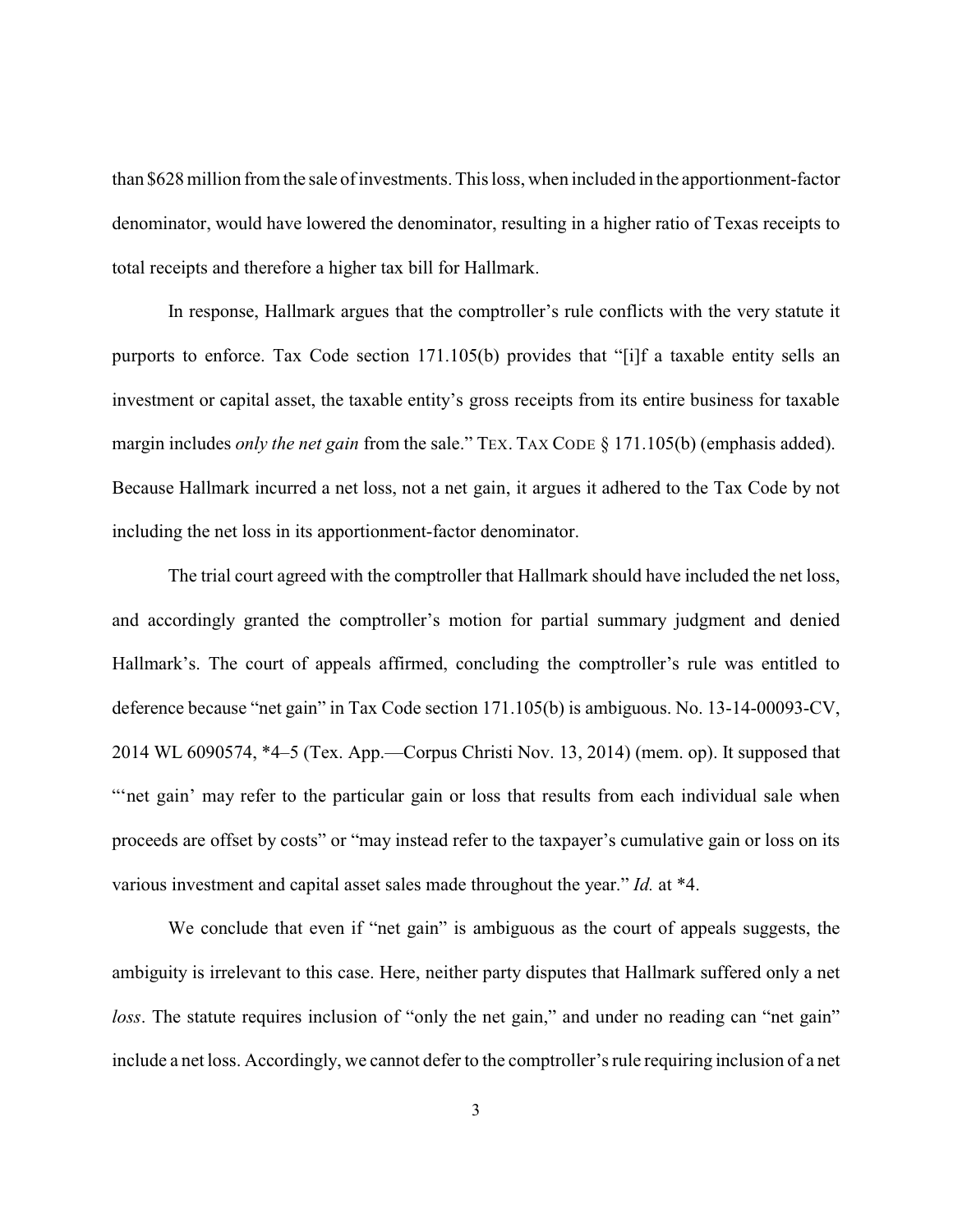loss in Hallmark's apportionment-factor denominator because it conflicts with the plain language of Tax Code section 171.105(b).

## **II**

The comptroller is charged with administering the franchise tax and has broad discretion to adopt rules for its collection as long as those rules do not conflict with state or federal law. *See* TEX. GOV'T CODE § 403.011 (enumerating general powers of comptroller's office); TEX. TAX CODE § 111.002(a) (granting comptroller rulemaking power). "If there is vagueness, ambiguity, or room for policy determinations" in the language of a statute, "we normally defer to [an] agency's interpretation unless it is plainly erroneous or inconsistent with the language of the statute." *TGS-NOPEC Geophysical Co. v. Combs*, 340 S.W.3d 432, 438 (Tex. 2011).

Section 171.105(b)'s interpretation is a matter of statutory construction that we review de novo. *See Greater Houston P'ship v. Paxton*, 468 S.W.3d 51, 58 (Tex. 2015). Our goal in interpreting any statute is to ascertain and give effect to the legislature's intent as expressed by the language of the statute. *See City of Lorena v. BMTP Holdings, L.P.*, 409 S.W.3d 634, 641 (Tex. 2013). We presume the legislature chose a statute's language with care, including each word chosen for a purpose while purposely omitting words not chosen. *See In re M.N.*, 262 S.W.3d 799, 802 (Tex. 2008). If a statute is unambiguous, we adopt the interpretation supported by its plain language unless such an interpretation would lead to absurd results. *See Tex. Dep't of Protective & Regulatory Servs. v. Mega Child Care, Inc.*, 145 S.W.3d 170, 177 (Tex 2004).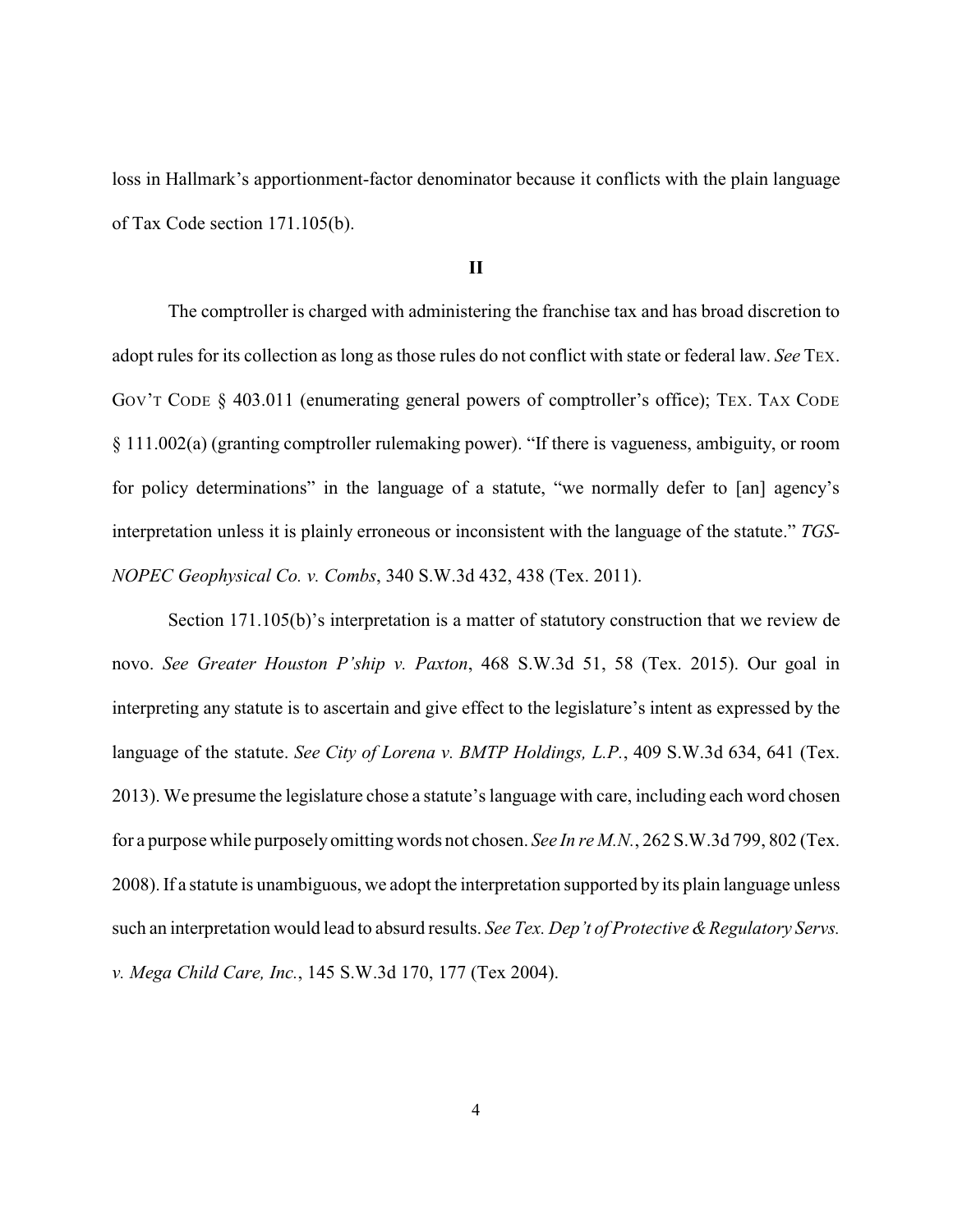**III**

#### **A**

The parties agree on a great deal in this case. They agree Hallmark incurred a net loss, not a net gain, on its sale of investments. They further agree on the amount of that net loss—exactly \$628,243,514. They even generally agree on the issue that befuddled the court of appeals: how to calculate "net gain." Specifically, they agree that the Austin court of appeals answered that question over 40 years ago in *Calvert v. Electro-Science Inv'rs, Inc.*, 509 S.W.2d 700 (Tex. Civ. App.—Austin 1974, no writ).

The *Electro-Science* court encountered the same dilemma as the court of appeals in this case when interpreting the predecessor statute to current Tax Code section 171.105(b). *See id.* at 701 (interpreting TEX. REV. CIV. STAT. art.  $12.02(1)(d)$ ) ("Provided, however, that, as to the sale of investments and capital assets, the term 'total gross receipts of the corporation from its entire business' shall include only the Net gain from such sales."). The taxpayer argued that in calculating net gain, "there are assumed to be a series of sales or transactions whereby either a gain or a loss can occur, so that by evaluating or comparing the results of such sales or transactions, a 'net gain' can be determined." *Id.* The court agreed, concluding that "net gain requires that gains and losses be offset against one another in order that a net figure be obtained." *Id.* at 702.

No one evidently has eversaid otherwise. Indeed, soon after *Electro-Science* was issued, the comptroller adopted a conforming approach of offsetting cumulative gains and losses to determine net gain. *See* Tex. Comp. of Pub. Accts., Rule 026.02.12.013(2)(k) (1975) ("Net gains and losses rather than gross sales price from the sales of investments and capital assets shall be added together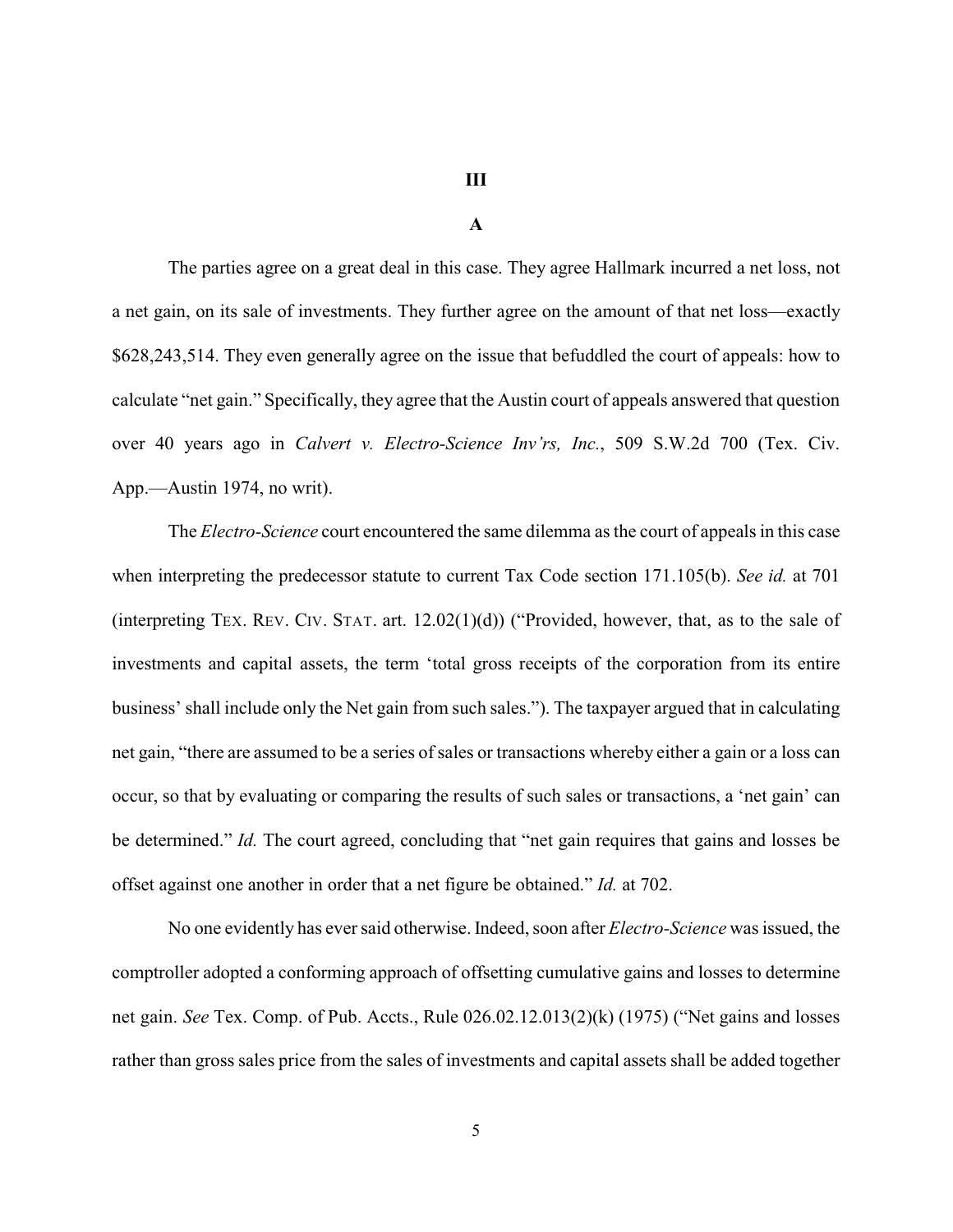to determine the total receipts from such transactions."). That understanding is built into the current rule in dispute in this case, which provides that "net gains and losses from sales of investments and capital assets must be added to determine the total gross receipts from such transactions." 34 TEX. ADMIN. CODE § 3.591.

Acknowledging that *Electro-Science* governs how net gain is calculated, the comptroller insists he faithfully enforces that precedent by requiring inclusion of a net loss in the apportionmentfactor denominator because *Electro-Science* calls for offsetting losses against gainswhen calculating net gain. But *Electro-Science* simply does not go as far as the comptroller would like. True, losses are always taken into account when net gain is calculated. But that does not answer the question in this case. At issue here is what happens when those losses overtake the gains and produce a net loss rather than a net gain. *Electro-Science* clarified how to calculate net gain, but it did not speak to the statutory treatment of a net loss.

We, of course, are not bound by *Electro-Science* or the comptroller rules that have followed its lead. But it appears this approach has proved serviceable for more than 40 years, and we are therefore loath to disturb it. But more importantly, we do not need to relitigate the question in order to determine Hallmark did not have a net gain under any calculation. Everyone agrees Hallmark incurred a net loss. Even if arguments can be made that various calculations might result in a different net-gain figure, the parties here agree on the calculation to be used and agree it results in a net loss. If there is any ambiguity to be found in "net gain," it is a red herring in the resolution of *this* case.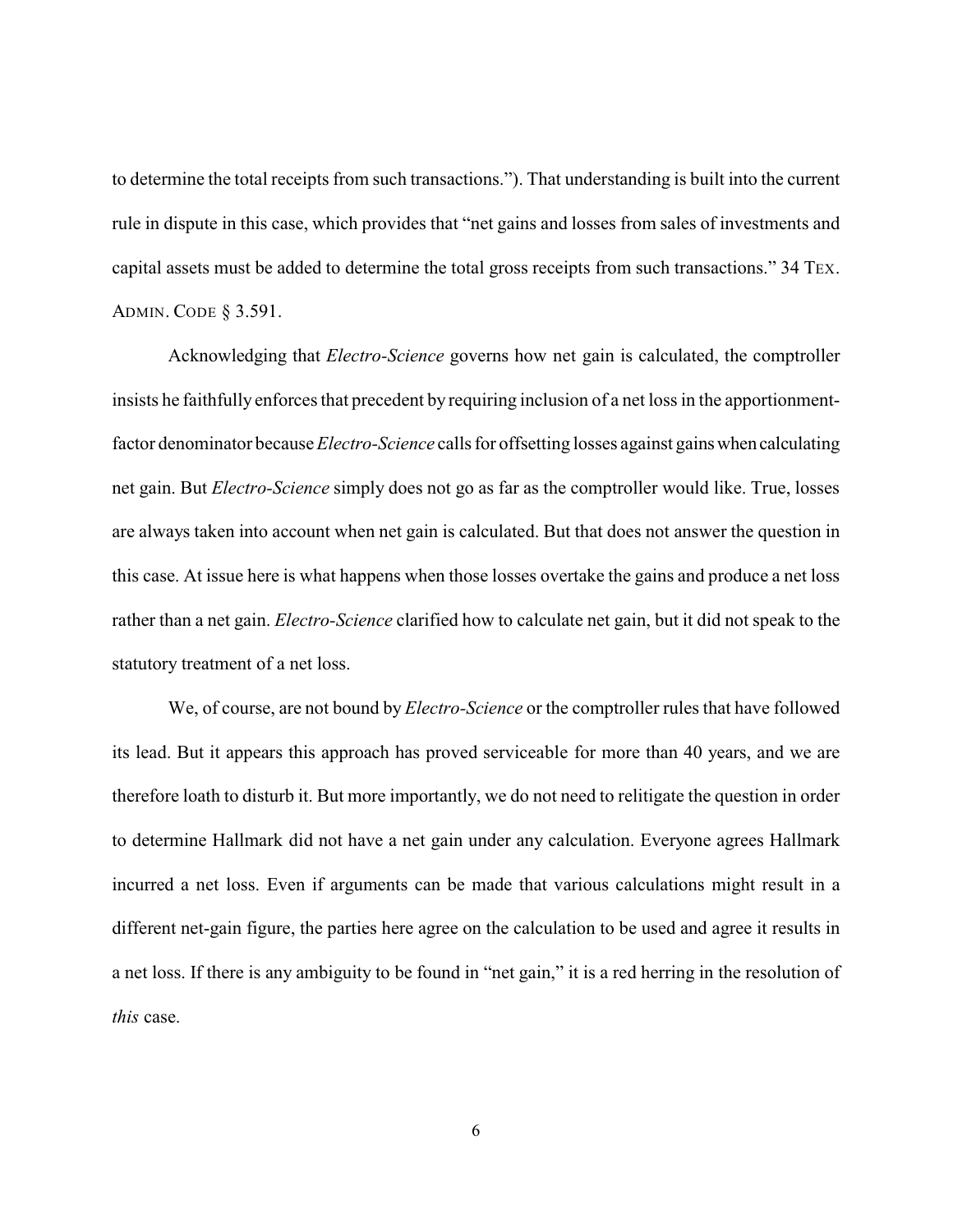**B**

Likely because statutory ambiguity is the quickest path to administrative deference, the comptroller argues the court of appeals correctly found "net gain" ambiguous even as he acknowledges *Electro-Science* answers the question. But the ambiguity the comptroller suggests is not the one found by the court of appeals, which questioned whether "net gain" should be calculated on a per-transaction or cumulative basis. The comptroller instead asks if net gain "always assume[s] a gain even after the cost(s) have been offset or does the term mean gain or loss after the cost(s) have been considered?" In other words, can net gain sometimes mean net loss if losses outstrip gains? This is another issue altogether, and the answer is obvious and easy: No. However net gain is calculated, a statutory net gain cannot simultaneously be a net loss. *See, e.g.*, BLACK'S LAW DICTIONARY 1088 (10th ed. 2014) (defining "net loss" as "[t]he excess of all expenses and losses over all revenues and gains). Accountants might dispute how to properly offset losses against gains and whether the correct calculation should result in a positive or negative figure, but none can dispute that if that end result is a positive number, it's a net gain, and if it's a negative number, it's a net loss.

Again, this case does not concern whether Hallmark's calculation should have resulted in a positive or negative number. *Cf. Bullock v. King Res. Co.*, 555 S.W.2d 789, 791 (Tex. Civ. App.—Waco 1977, no writ) (comptroller unsuccessfully argued taxpayer's accounting, which showed a net loss, should have resulted in a net gain). The parties agree Hallmark incurred a net loss; the comptroller just suggests that "net gain" can be read expansively enough to *include* a net loss. Simply put, the comptroller's reading would rewrite the statute to say Hallmark should include "only"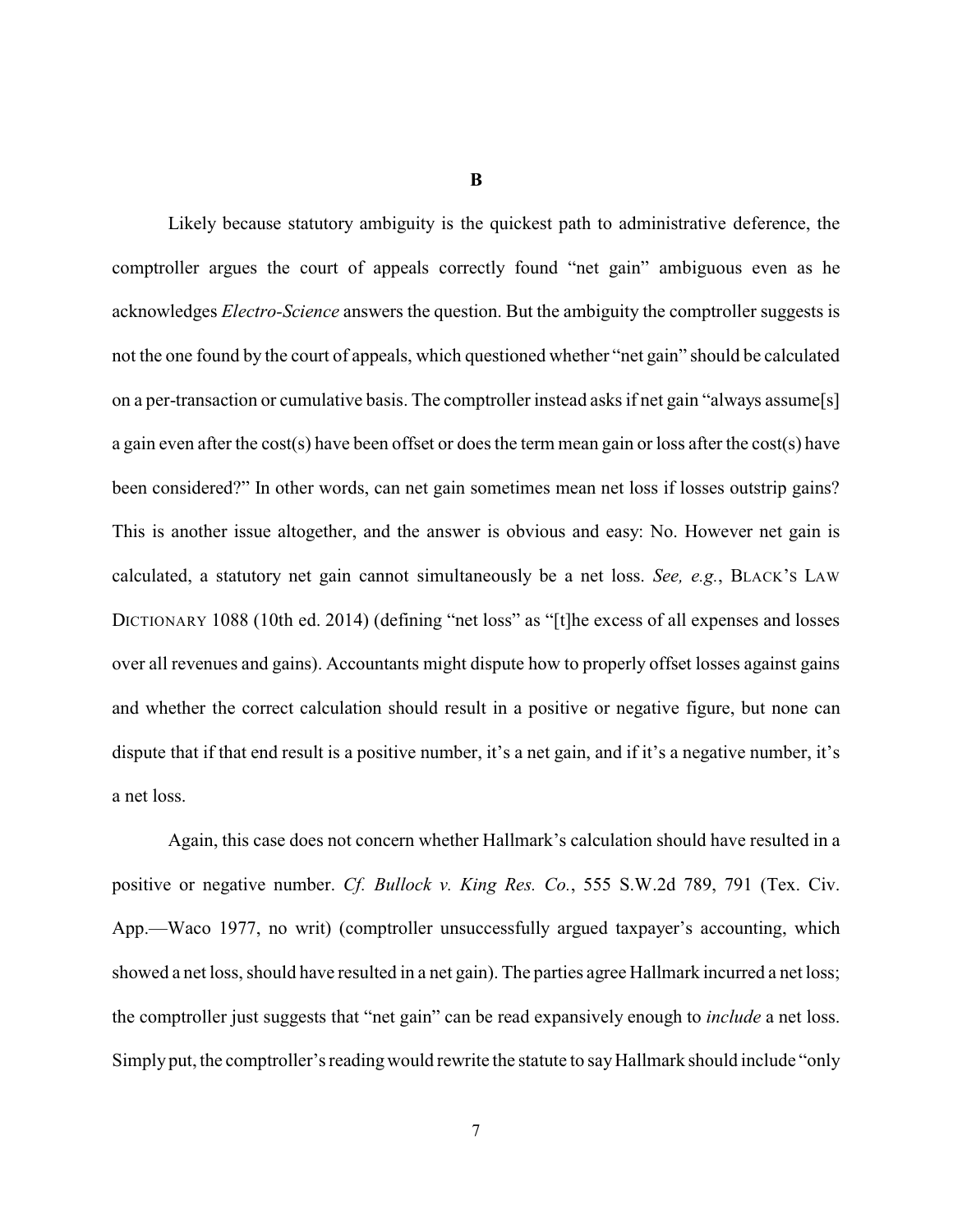the net gain *or net loss*." Not only would this add to the statute's plain language, it would effectively write the word "only" out of the statute. "Only" is defined as "alone in a class or category." MERRIAM-WEBSTER'SCOLLEGIATEDICTIONARY 867 (11th ed. 2012). Here, it plainly serves to limit consideration of any figure that is not a net gain. But if net losses are also fair game, what else is there to exclude?

Moreover, it appears that following *Electro-Science* the comptroller conceded a net loss would not be included under the substantively identical predecessor statute to section 171.105(b). In the same rule the comptroller adopted codifying the *Electro-Science* court's approach to calculating net gain, it further decreed that as to the apportionment-factor denominator, *"*[i]f there is a net loss, the corporation must report zero receipts from these transactions.*" See* Tex. Comp. of Pub. Accts., Rule 026.02.12.013(2)(k) (1975). This interpretation appears to have stood until 2009, though the comptroller acknowledges current section 171.105(b) is "substantively the same statute" as the predecessor considered in *Electro-Science*. *Compare* 34 TEX.ADMIN.CODE § 3.549(e)(3)(A) (2006) ("If the combination of net gains and losses results in a net loss, the corporation must report zero gross receipts from such transactions.") with *id.* § 3.591(e)(2) (2009) ("If the combination of net gains and losses results in a net loss, the taxable entity should net the loss against other receipts, but not below zero."). Considering the history of our franchise-tax scheme and the comptroller's interpretation of it, his position in this case can be fairly considered novel.

## **C**

Perhaps anticipating that arguing "only the net gain" should include "net loss" might prove unavailing, the comptroller directs us to statutes other than section 171.105(b) to support his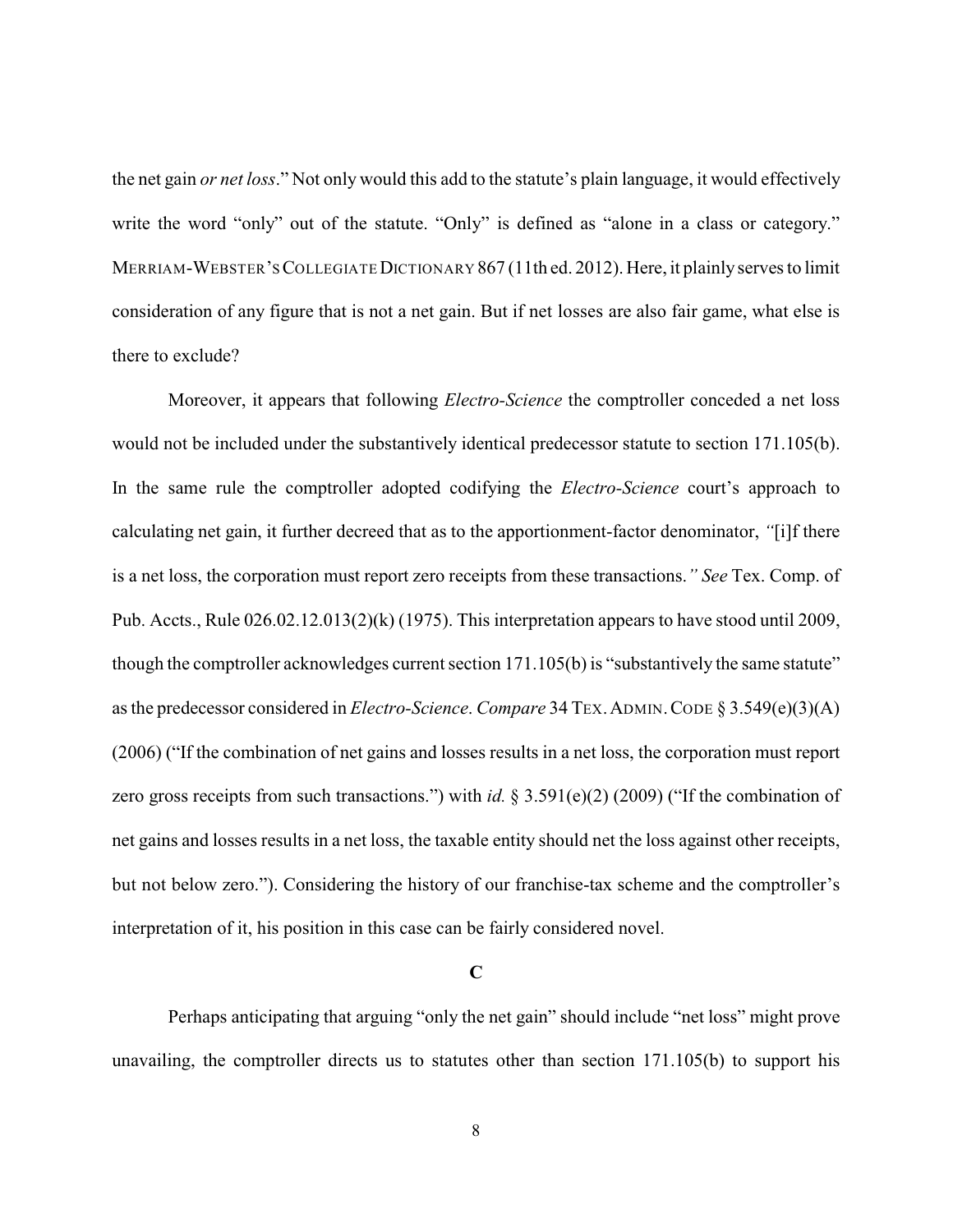position. One provides: "In apportioning margin, receipts excluded from total revenue by a taxable entity under Section 171.1011 may not be included in . . . the receipts of the taxable entity from its entire business done as determined under Section 171.105." TEX. TAX CODE § 171.1055(a). The comptroller contends that because Hallmark accounted for its \$628 million loss as "an amount reportable as income" for its 2008 federal taxes, section 171.1055(a) prohibits Hallmark from not also accounting for the net loss when calculating its apportionment-factor denominator under section 171.105(b). This argument is predicated onHallmark'sreporting of its "amount reportable as income [on] Internal Revenue Service Form 1120" under Tax Code section 171.1011(c)(1)(A)(ii). In the same vein, the comptroller urges that section 171.1121(b) requires a business to "use the same accounting methods to apportion margin as used in computing margin."

Section 171.105(b) addresses a specific issue—what to do with the proceeds from the sale of an investment when calculating the apportionment-factor denominator—and lays out a clear rule: include "only the net gain from the sale." If we perceived a conflict among these provisions we would be forced to conclude the more specific section 171.105(b) controls over the more general provisions relied on by the comptroller. *See Tex. Lottery Comm'n v. First State Bank of DeQueen*, 325 S.W.3d 628, 639 (Tex. 2010) ("[W]e construe statutes by first looking to the statutory language for the Legislature's intent, and only if we cannot discern legislative intent in the language of the statute itself do we resort to canons of construction or other aids such as which statute is more specific."). But we need not go that far because neither provision contradicts section 171.105(b)'s directive to include only a net gain.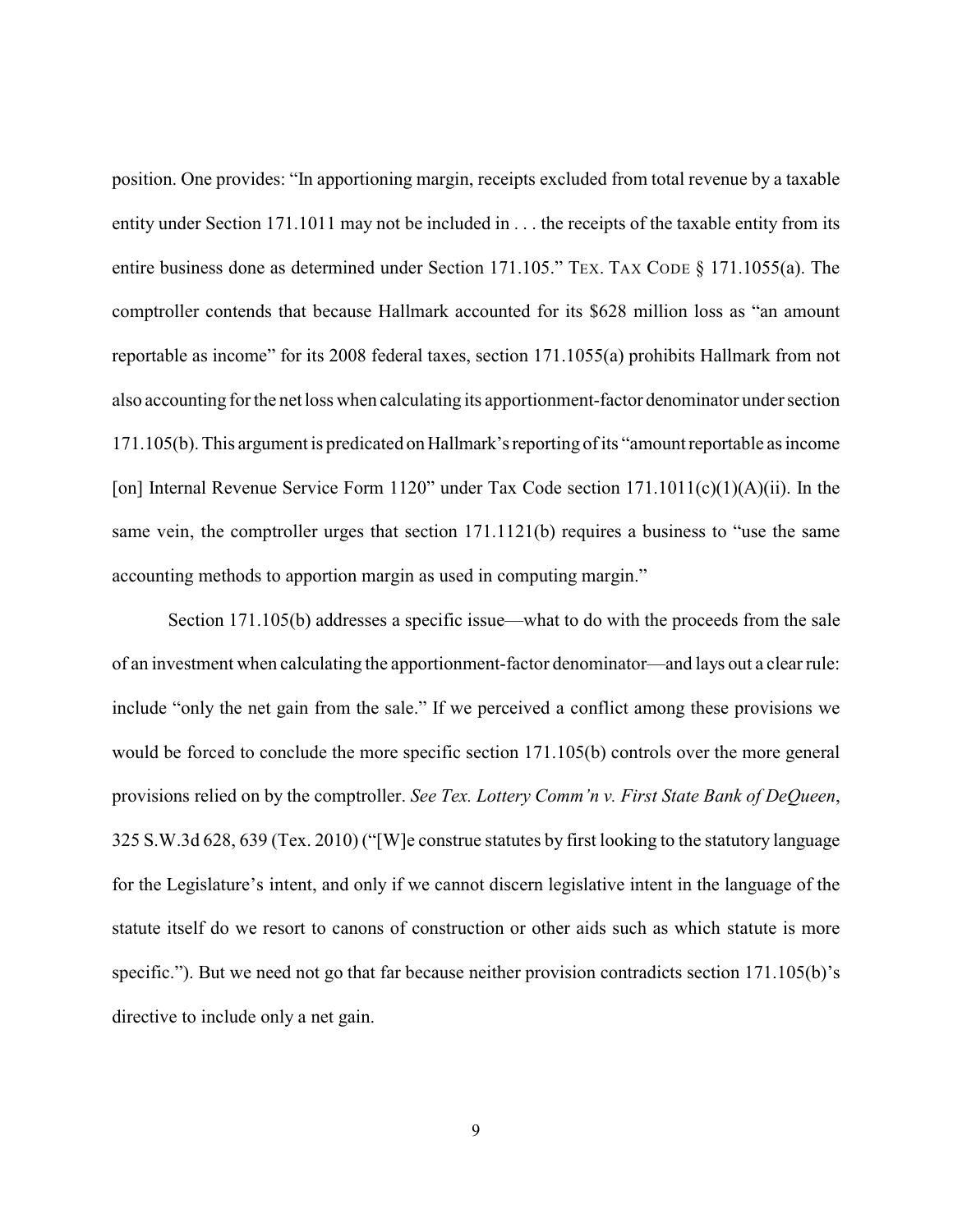Because Hallmark included its net loss under section 171.1011, the comptroller argues, it must do the same for section 171.105. But that is not what section 171.1055(a) requires. It provides that receipts "*excluded* from total revenue" under section 171.1011 "may not be *included*" in section 171.105. And Hallmark did just the opposite—it *included* its net loss under section 171.1011 and *excluded* it from section 171.105. In doing so, Hallmark honored the reporting requirement in section  $171.1011(c)(1)(A)(ii)$  and the plain language in section  $171.105(b)$  by excluding its net loss when calculating its apportionment-factor denominator.

Nor is section 171.1121(b) helpful. The comptroller urges that it requires businesses to use "the same accounting methods to apportion margin as used in computing margin," but he fails to cite the immediately preceding qualifier: "[e]xcept as otherwise provided by [chapter 171]." To the extent the failure to include a net loss when calculating the apportionment-factor denominator is a departure from one or more "accounting methods," it is a departure blessed by the Tax Code.

## **D**

Having concluded the court of appeals' perceived ambiguity has no bearing on this case and that section 171.105(a) means just what it says—"only the net gain from the sale" of investments should be included in the apportionment-factor denominator—we turn to the comptroller's rule to the contrary. We generally defer to an agency's "reasonable interpretation of a statute, but a precondition to agencydeference is ambiguity; 'an agency's opinion cannot change plain language.'" *Combs v. Health Care Servs. Corp.*, 401 S.W.3d 623, 630 (Tex. 2013) (quoting *Fiess v. State Farm Lloyds*, 202 S.W.3d 744, 747 (Tex. 2006)). The comptroller's rule provides that "[i]f the combination of net gains and losses results in a net loss, the taxable entity should net the loss against